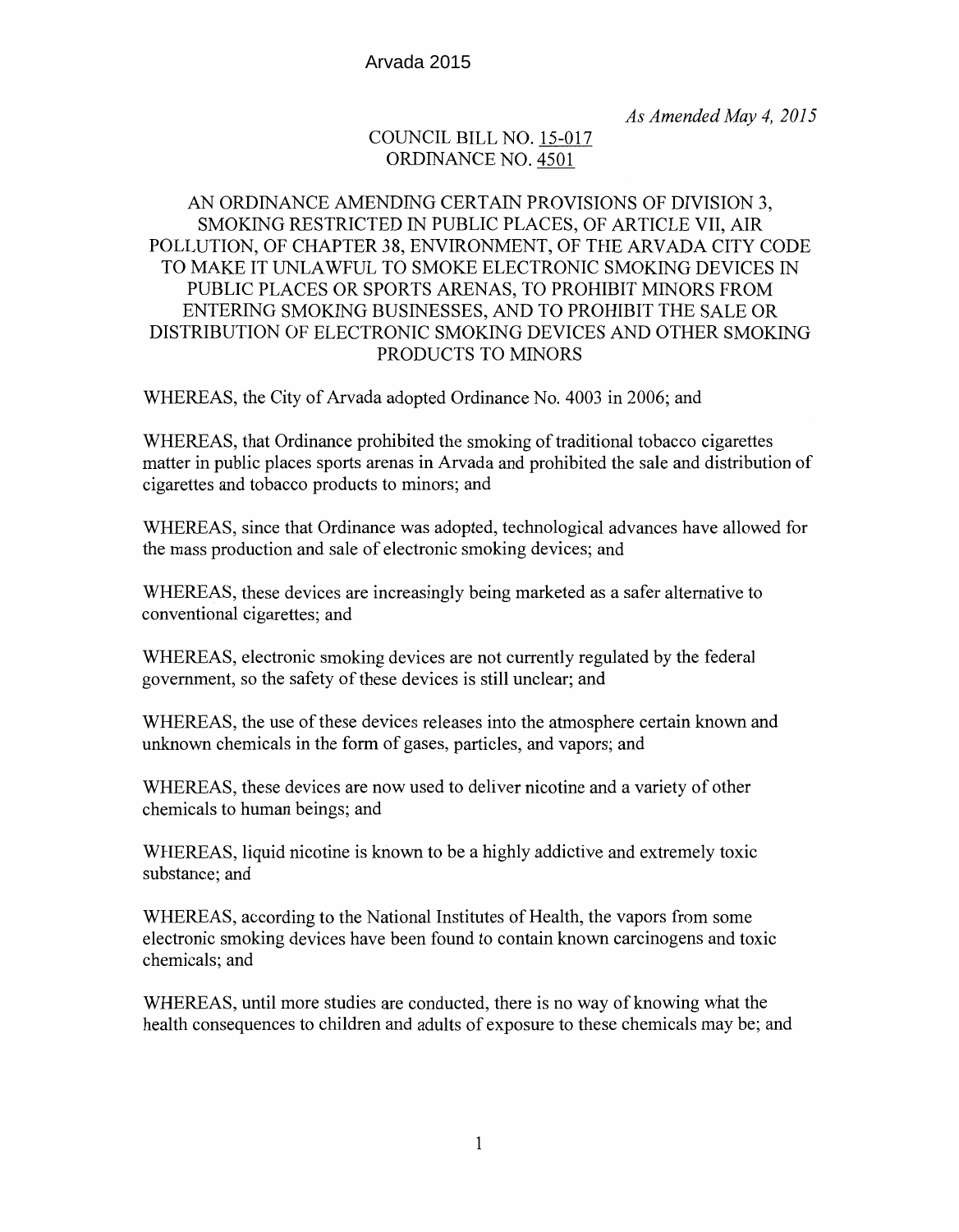WHEREAS, electronic smoking devices are sometimes marketed using e-liquids that are infused with flavors such as chocolate or bubble gum that may entice children to use the devices; and

WHEREAS, the State of Colorado has, in C.R.S. §25-14-301, banned the sale or giving to a minor any tobacco product, including any device that can be used to deliver nicotine by inhalation, such as an electronic smoking device; and

WHEREAS, the City Council has determined that conforming the City's smoking ordinance with State smoking laws will reduce confusion and enhance efficient enforcement efforts in this area; and

WHEREAS, the City Council wishes to expand the definition of smoking to include the use of electronic smoking devices and to take other legislative action to protect against harm to the public health, safety, and welfare.

NOW, THEREFORE, BE IT ORDAINED BY THE CITY COUNCIL OF THE CITY OF ARV ADA, COLORADO:

Section 1. Sec. 38-302, Legislative intent, of Division 3, Smoking Restricted in Public Places, of Article VII, Air Pollution, of Chapter 38, Environment, of the Arvada City Code is hereby repealed and reenacted to read as follows:

## **Sec. 38-302. Legislative intent.**

The city council finds, determines, and declares that the smoking of tobacco or of any other plant or weed in certain areas is a form of air pollution that threatens the health, safety, and welfare of the public. The city council has also determined that secondhand smoke is a cause of disease, including lung cancer, heart disease, respiratory infection, and decreased respiratory function and as such there is no safe level of exposure to secondhand smoke. Furthermore, the city council has determined that according to the National Institutes of Health ("NIH"), the use of electronic smoking devices is on the rise. These devices contain and emit a variety of complex chemical substances. The NIH has stated that the vapor from some electronic smoking devices has been found to contain known carcinogens and toxic chemicals. The city council has also determined that there is currently no way of knowing the exact health effects of repeated exposure to electronic smoking device gases, particles, and vapors upon those in close proximity to electronic smoking device users. The city council deems it necessary to prohibit smoking of traditional nicotine products and electronic smoking devices in common areas, public places, and work places except as otherwise permitted by this division. The provisions of this division shall not apply to a residential dwelling unit. This division is intended to enact and adopt smoking regulations that are to be enforced in the Arvada Municipal Court that generally cover the same subject matter as the various provisions of the Colorado Clean Indoor Air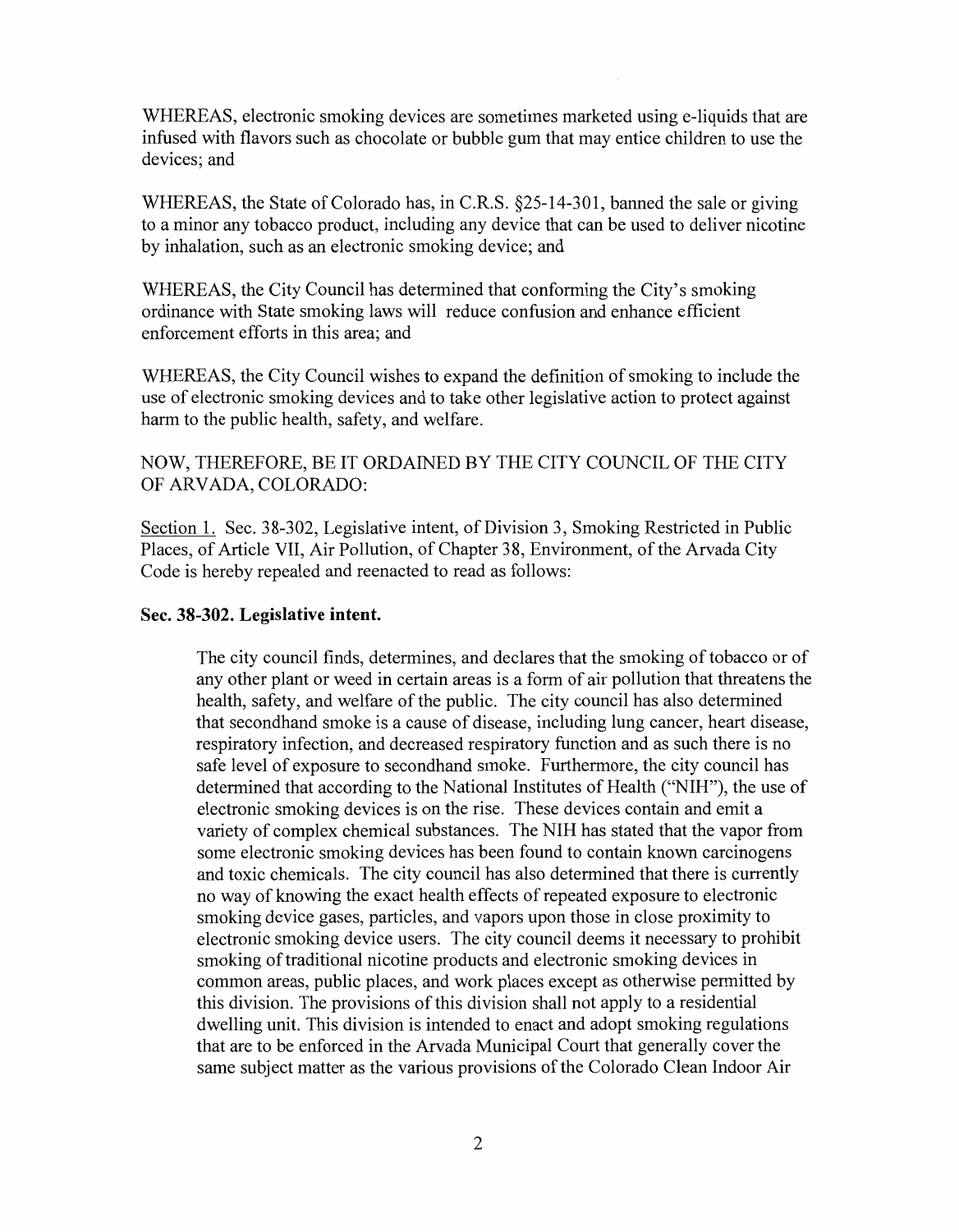Act (HB 06-1175, Part 2 of Article 14, Title 25, C.R.S.), as well as regulating electronic smoking devices.

Section 2. Sec. 38-303, Definitions, of Division 3, Smoking Restricted in Public Places, of Article VII, Air Pollution, of Chapter 38, Environment, of the Arvada City Code is hereby repealed and reenacted to read as follows:

#### **Sec. 38-303. Definitions.**

*Electronic smoking device* means a device that can be used to deliver particulates or vaporized substances, including but not limited to nicotine, to the person inhaling from the device. An electronic smoking device may be homemade, manufactured, distributed, marketed, or sold as an electronic cigarette, electronic cigar, electronic cigarillo, an electronic hookah, electronic pen, electronic pipe, a heat stick, a hookah, or under any other product name or descriptor. "Electronic smoking device" does not include any product specifically approved by the United States Food and Drug Administration as a tobacco cessation product or for use in mitigating, treating, or preventing disease.

*Public place* means any indoor or outdoor facility or area that is open to members of the public who enter such facility or area, including but not limited to parks, trails, golf courses, mercantile establishments, restaurants, taverns, theaters, financial institutions, educational facilities, hospitals, health care facilities and institutions, libraries, auditoriums, arenas, assembly or meeting rooms, public conveyances including, but not limited to, taxicabs and limousines excepting those limousines that are under private hire, government-owned or operated means of mass transportation, including, but not limited to, buses, vans, and trains, all public transit platforms, waiting areas, and stations, governmental buildings, office buildings, restrooms, elevators, child care centers, outdoor customer seating areas, and waiting rooms of professional persons.

### *Smoke or smoking* means:

The possession of a lighted cigarette, cigar, or pipe containing tobacco or other matter or substance, regardless of its composition, or the lighting of such cigarette, cigar, or pipe; or

The possession of an electronic smoking device which is emitting a vapor, or which is otherwise active, burning, lit, or operating.

"Smoke or smoking" does not include the use or possession of a product specifically approved by the United States Food and Drug Administration as a tobacco use cessation product or for use in mitigating, treating, or preventing disease.

#### *Smoking business* means: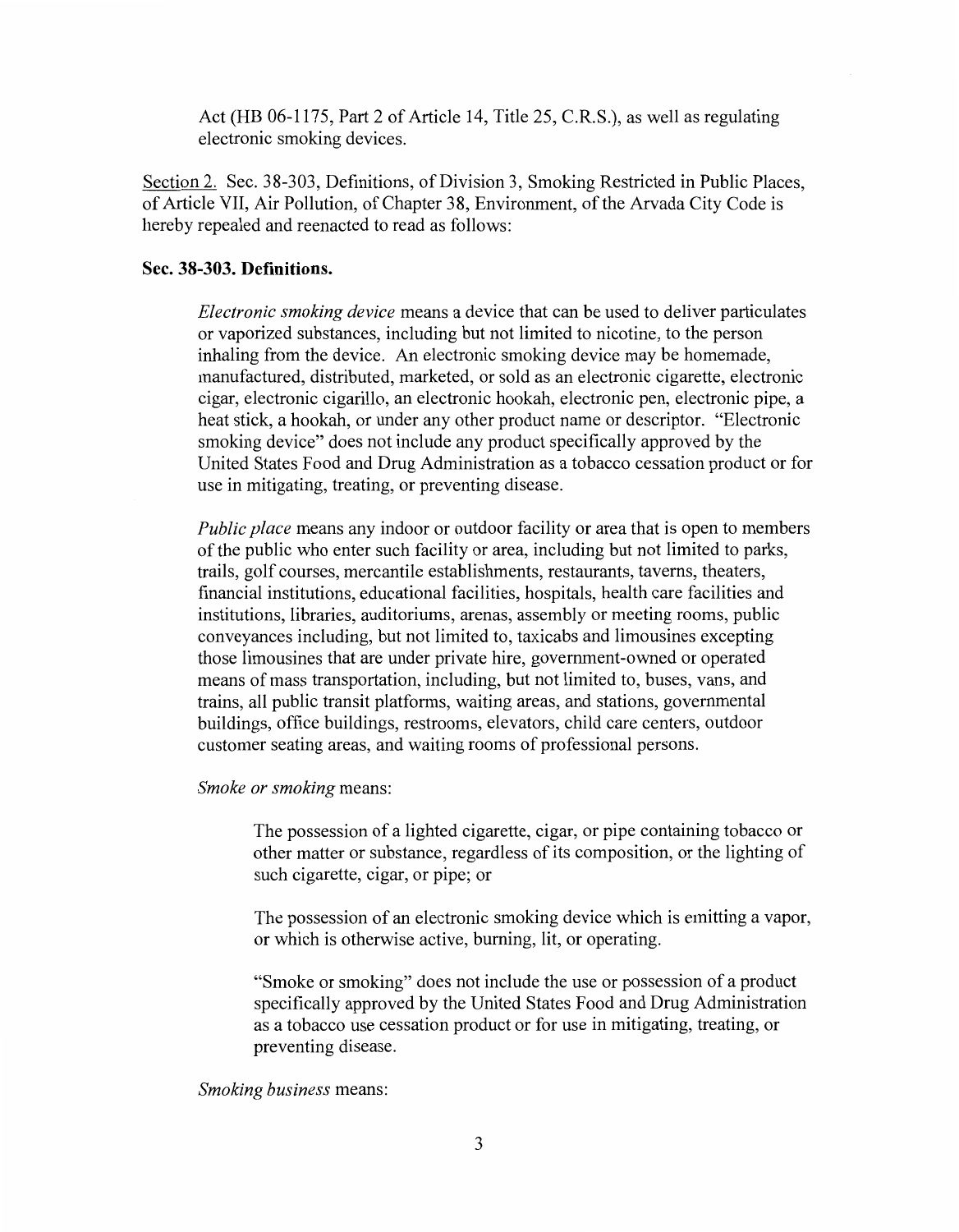A sole proprietorship, corporation, partnership, or other enterprise engaged primarily in the sale, manufacture, or promotion of tobacco, tobacco products, or smoking devices or accessories, either at wholesale or retail, and in which the sale, manufacture, or promotion of other products is merely incidental; or

A sole proprietorship, corporation, partnership, or other enterprise engaged primarily in the sale or manufacture of hookah or shisha products and related smoking products, including, but not limited to, any plant or other organic matter packaged for smoking or held out as a smoking product, or any sole proprietorship, corporation, partnership, or other enterprise engaged in the promotion of hookah or shisha smoking, sometimes referred to as a hookah bar, cafe, or lounge; or

A sole proprietorship, corporation, partnership, or other enterprise engaged primarily in the manufacture of electronic smoking devices or other electronic smoking products and accessories or in the distribution or sale at wholesale of any of these devices, products, or accessories; or

A sole proprietorship, corporation, partnership, or other enterprise operating as a retail outlet deriving a majority of its revenue from the sale at retail of electronic smoking devices or other electronic smoking products and accessories, or which is engaged primarily in the sale at retail of electronic smoking devices or other electronic smoking products and accessories. This type of smoking business will be known as a specialty vaping store.

*Sports arena* means any indoor or outdoor sports pavilions, athletic fields, gymnasiums, swimming pools, roller and ice rinks, bowling alleys, and other similar places where members of the general public assemble either to engage in the physical exercise, participate in athletic competition, or witness sports events.

*Tobacco* means cigarettes, cigars, cheroots, stogies, and periques; granulated, plug cut, crimp cut, ready rubbed, and other smoking tobacco; snuff and snuff flour; cavendish; plug and twist tobacco; fine-cut and other chewing tobacco; shorts, refuse scraps, clippings, cuttings, and sweepings of tobacco; and other kinds and forms of tobacco, prepared in such manner as to be suitable for chewing or for smoking in a cigarette, pipe, or otherwise, or both for chewing and smoking. "Tobacco" also includes cloves and any other plant matter or product that is packaged for smoking.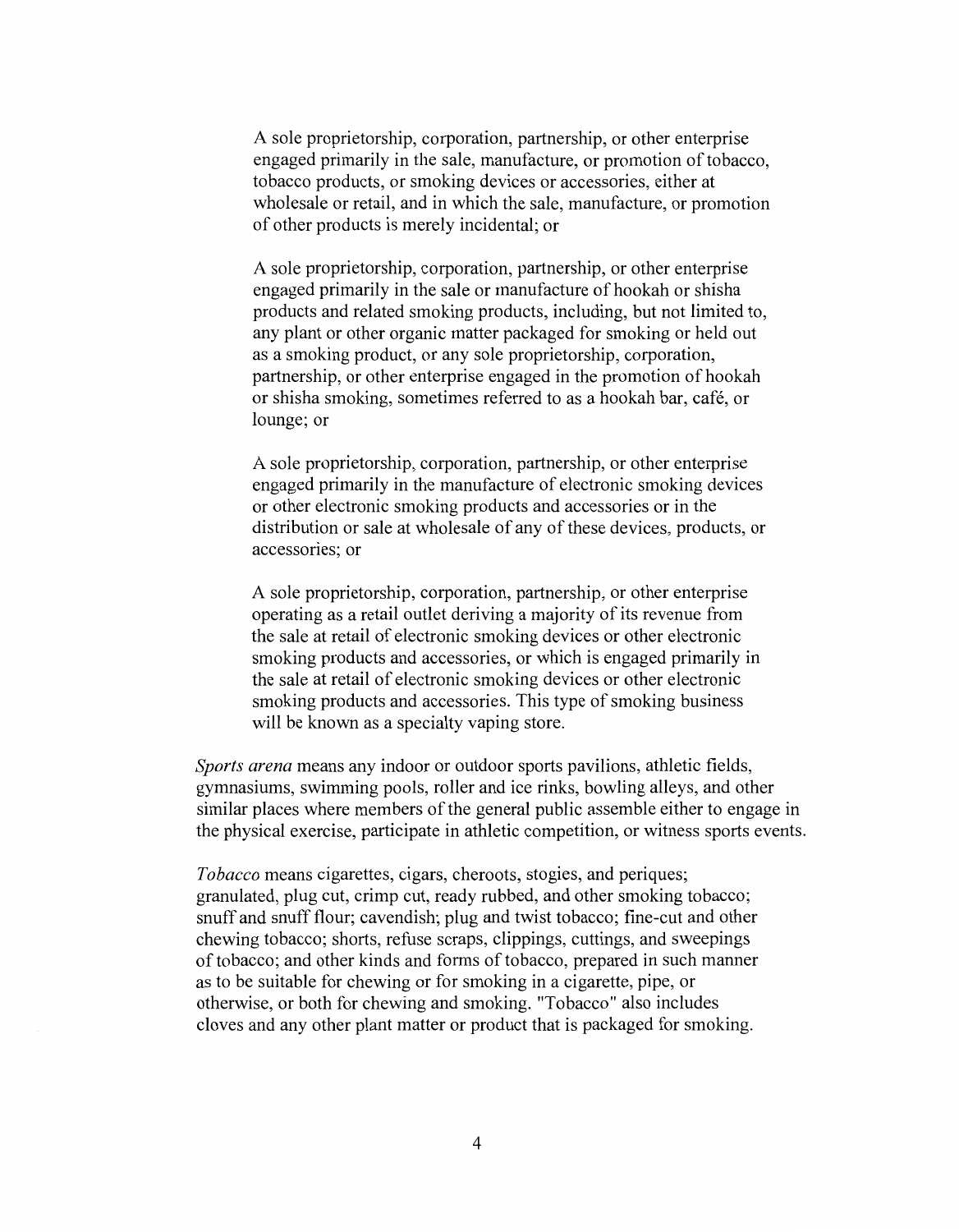Section 3. Sec. 38-304, Smoking prohibited, of Division 3, Smoking Restricted in Public Places, of Article VII, Air Pollution, of Chapter 38, Environment, of the Arvada City Code is hereby amended by adding two Exceptions to read as follows:

## Exceptions:

The use of an electronic smoking device is allowed on stage at a theatrical production site if smoking by a theatrical character is an integral part of the storyline of the production.

Any person who is 18 years of age or older may use or operate an electronic smoking device within a specialty vaping store as defined in section 38-303.

Section 4. Sec. 38-305, Minors prohibited on premises, of Division 3, Smoking Restricted in Public Places, of Article VII, Air Pollution, of Chapter 38, Environment, of the Arvada City Code is hereby repealed and reenacted to read as follows:

### **Sec. 38-305. Minors prohibited on premises.**

- (a) It shall be unlawful for a person under the age of 18 years to be admitted to or be on the premises of a smoking business.
- (b) The owner, operator, manager, or other person who controls a smoking business shall post and keep at all times visible to the public in a conspicuous place on the premises, a sign to be provided by the city clerk's office which shall read as follows:

"WARNING: It is illegal for any person under 18 years of age to be on the premises of this business, and upon conviction, a fine may be imposed."

Section 5. Sec. 38-305.5, No distribution to minors, of Division 3, Smoking Restricted in Public Places, of Article VII, Air Pollution, of Chapter 38, Environment, of the Arvada City Code is hereby repealed and reenacted to read as follows:

## **Sec. 38-305.5 No distribution to minors.**

- (a) It shall be unlawful to give, sell, distribute, dispense, or offer for sale to any person who is under 18 years of age a cigarette, tobacco product, or nicotine product, or coupon therefor.
- (b) As used in this section, "cigarette, tobacco product, or nicotine product" means: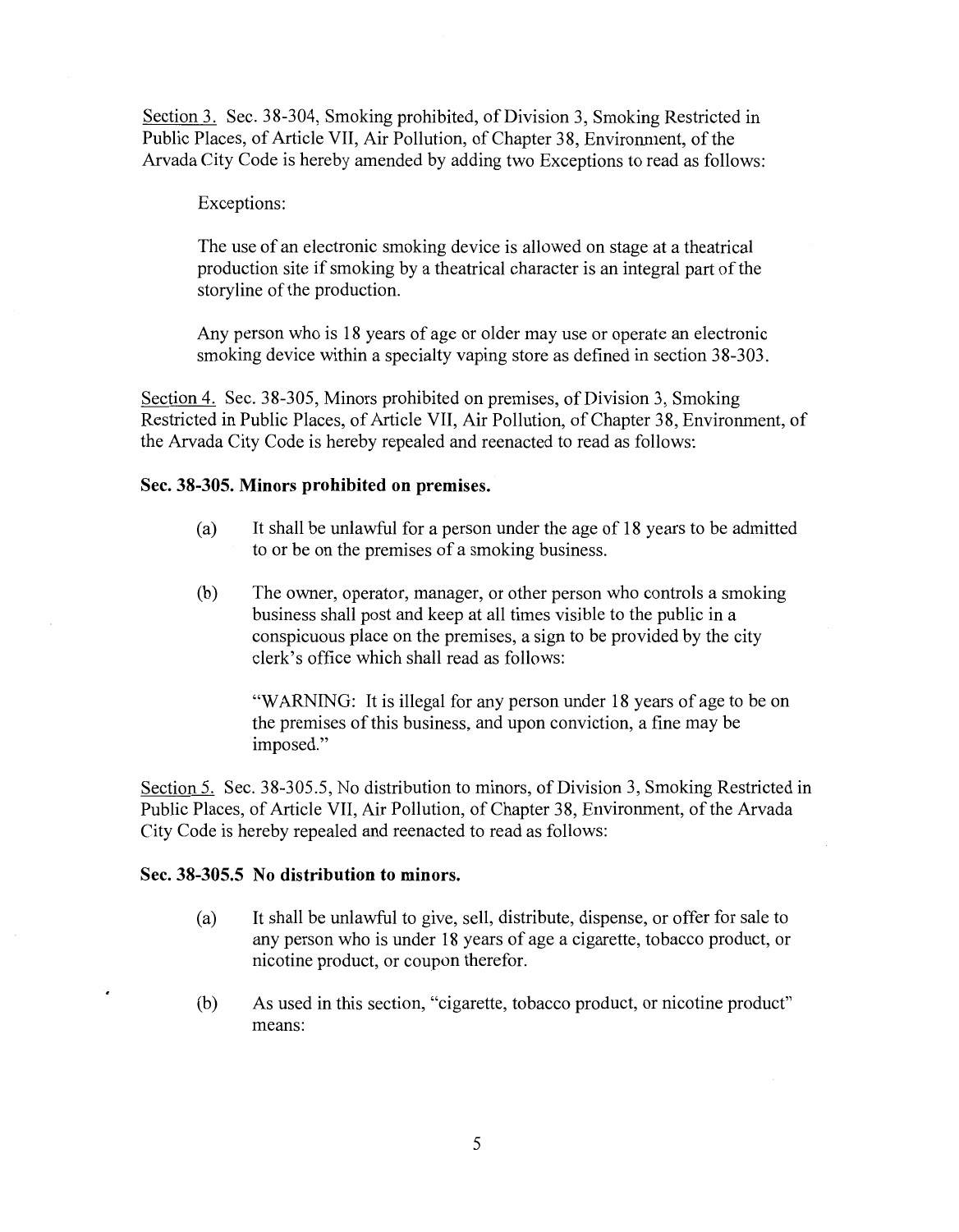- (1) A product that contains nicotine or tobacco or is derived from tobacco and is intended to be ingested or inhaled by or applied to the skin of an individual; or
- (2) Any device that can be used to deliver tobacco or nicotine to the person inhaling from the device. The device may be homemade, manufactured, distributed, marketed, or sold as an electronic cigarette, electronic cigar, electronic cigarillo, an electronic hookah, electronic pen, electronic pipe, a heat stick, a hookah, or under any other product name or descriptor.
- (3) As used in this section, "cigarette, tobacco product, or nicotine product" does not include a product that the food and drug administration of the United States department of health and human services has approved as a tobacco use cessation product.

Section 6. Sec. 38-307, Enforcement and penalties, of Division 3, Smoking Restricted in Public Places, of Article VII, Air Pollution, of Chapter 38, Environment, of the Arvada City Code is hereby amended by the addition of a new subsection (i) to read as follows:

(i) A person who commits any act that is unlawful pursuant to this division will be punished as set forth in herein, except that any violation of this division that would also constitute a felony under the Colorado Revised Statutes will be charged and prosecuted pursuant to the applicable Title thereof.

Section 7. The remaining provisions of the Smoking Restricted in Public Places Ordinance shall remain unchanged.

Section 8. This Ordinance shall take effect five days after publication following passage.

INTRODUCED, READ, AND ORDERED PUBLISHED this  $20<sup>th</sup>$  day of April, 2015.